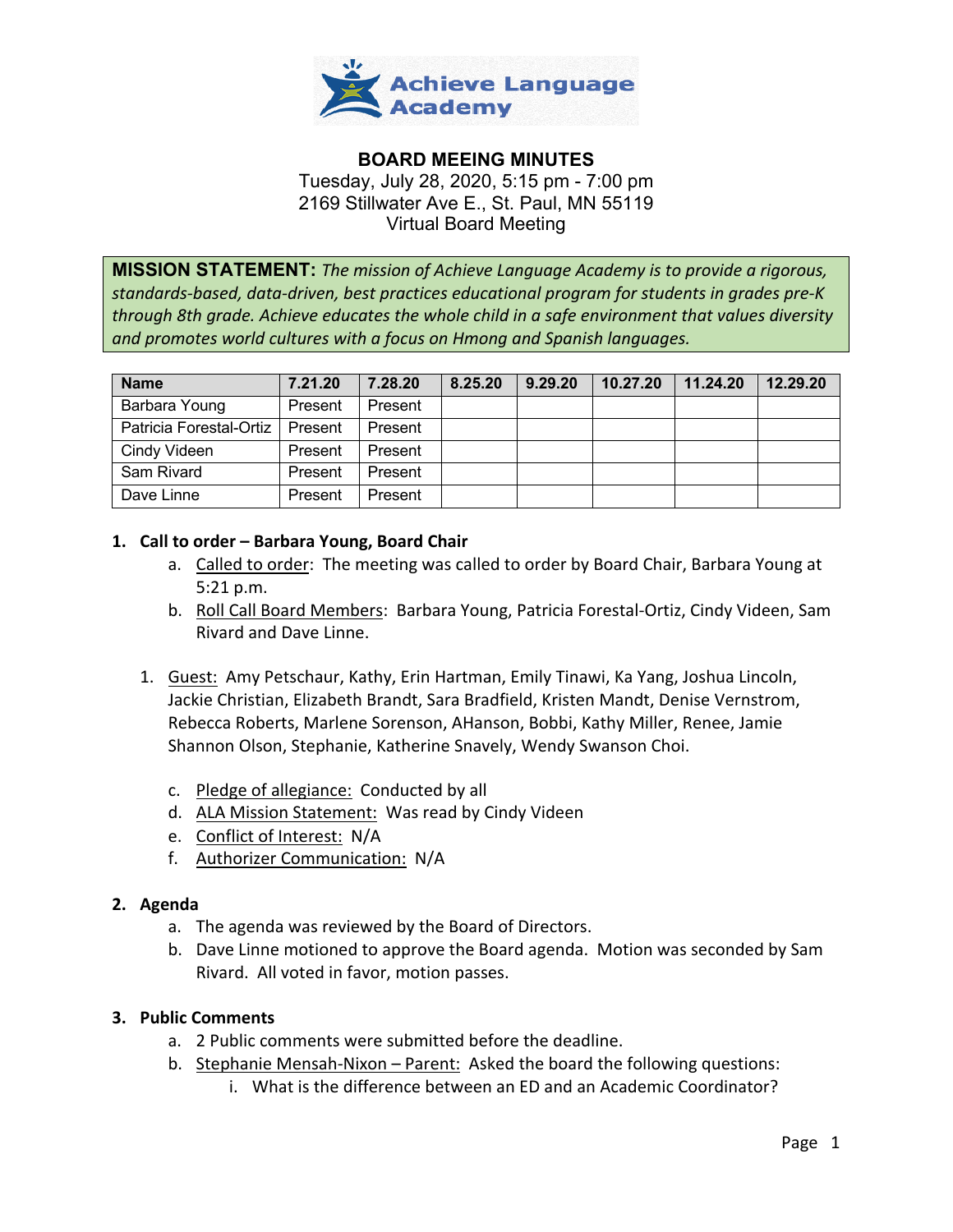

- ii. How soon after the board meeting can the public go back to listen to the recording?
- iii. The Bylaws says ALA can have up to 9 board members, we don't' have that. When will the board be filled?
- iv. When will public questions be answered?
- v. What is the school's plan for the upcoming school year for the purpose of communicating these plans to families?
- c. Kelly Schwartzbauer Parent
	- i. Was on the list to speak but did not log into Zoom during the public comment period.
- d. Board Chair, Barbara Young, responded that all public comments will be responded to at the next board meeting.

### **4. Board Minutes:**

- a. 6.29.20 Board minutes Edit to remove Andrea Wenker as absent, she resigned on 6/26/2020.
- b. 6.30.20 Board minutes Edit to remove Andrea Wenker as absent, she was no longer on the Board.
- c. 7.21.20 Board minutes Edit to Add Cindy Videen's name on the roll call Board list
- d. Cindy Videen motioned to approve the minutes as amended. The motion was seconded by Sam Rivard. Roll calls are as follow. All voted in favor. Motion passes.

| Barbara Young           | Yes |
|-------------------------|-----|
| Patricia Forestal-Ortiz | Yes |
| Cindy Videen            | Yes |
| Sam Rivard              | Yes |
| Dave Linne              | Yes |

## **5. Data Request Policy**

- a. The updated data policy request was reviewed by the Board of Directors.
- b. Patricia Forestal-Ortiz motioned to approve the Data Request Policy. The motion was seconded by Dave Linne. Roll calls are as follow. All voted in favor. Motion passes.

| Barbara Young           | Yes |
|-------------------------|-----|
| Patricia Forestal-Ortiz | Yes |
| Cindy Videen            | Yes |
| Sam Rivard              | Yes |
| Dave Linne              | Yes |

6. **Financial Report for June 30,2020 –** The June 30, 2020 Financial Report is postponed to next month's meeting. The check register was not included in the board packet.

### 7. **Board Chair Updates** –

a. **ED Search** – Barbara Young thank all the staff who completed the survey as well as participated in the listening session, she also thank the search committee, stakeholders committee and all the Board members for their time and dedication to this very important process. Lots of hours have been given and the Board is grateful for their efforts.